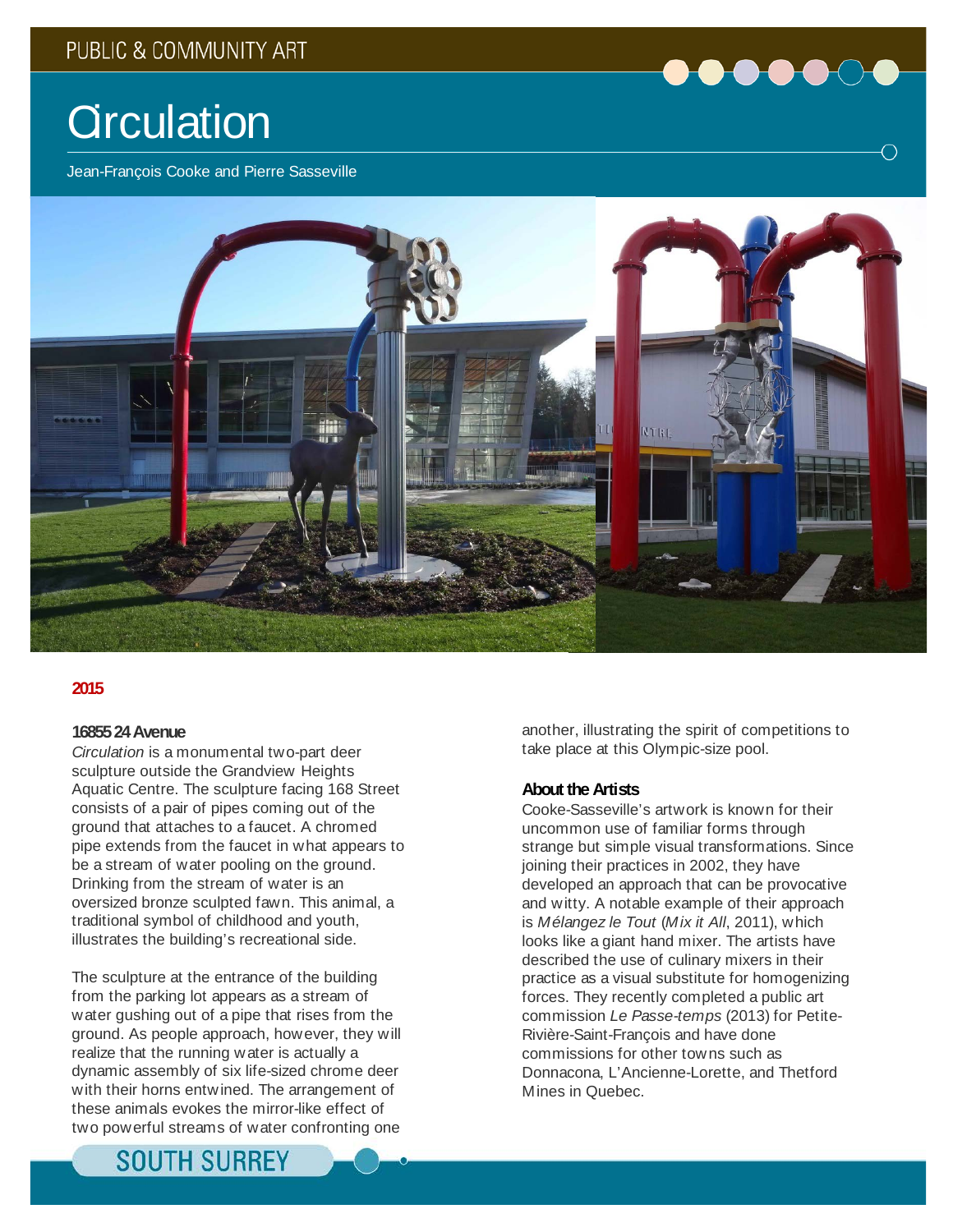

Jean-François Cooke and Pierre Sasseville



### **Cycles of Water, Cycles of Life:** *Circulation*

In addition to providing leisure and exercise opportunities to citizens of Surrey, the Grandview Heights Aquatic Centre is home to one of the City's largest works of public art: *Circulation,* a sitespecific installation realized by the artist duo Cooke-Sasseville.

Jean-François Cooke and Pierre Sasseville live and work in Quebec City, and have been collaborating since the early 2000s on artworks exhibited both in public and within gallery spaces. They are widely celebrated for their wry, humorous style of artmaking, as well as their imaginative use of symbols and materials. Cooke-Sasseville were selected by a committee of locally-based artists and advisors after an international call for artists was launched in 2013. Their artwork was installed in

2016, and is their first commission outside of Quebec.

*Circulation* was designed specifically for the Grandview Heights Aquatic Centre, and consists of two sculptural elements found at different locations on the exterior grounds of the building. One element resides on the western side of the building, visible from the intersection of 168 Street and 24 Avenue. This element consists of a large fawn statue, which appears to be drinking water falling from a faucet adjoined to two pipes. These pipes, one painted red, the other blue, rise from the ground adjacent to the fawn, and reach a height of approximately 21 feet above the ground. Upon closer inspection, the water falling from the faucet is actually a third pipe, coated in chrome-like reflective paint.

The second element of *Circulation* can be viewed on the northern side of the Aquatic Centre, adjacent to the entrance and the parking lot. A series of three pipes, painted in red and blue, rise to heights of between 25 and 30 feet. At their zenith, they bend and pass downward to meet another triad of shorter pipes projecting directly from the ground. Water appears to spout from the openings of all six pipes, meeting in the space between them; however, closer inspection reveals that the " water" consists of a group of chromed deer, their interlocking antlers giving the impression of splashing water drops.

*Circulation* is rife with symbolism, and its meanings derive from multiple layers of interpretation. Superficially, the work alludes to the multifunctional aspects of the Grandview Heights Aquatic Centre: the building contains leisure pools for the enjoyment of families and individuals, along with an Olympic-size pool and adjacent diving board, available for training and competition. These functions are reflected in each element of *Circulation:* the fawn represents youth, playfulness, and tranquility, while the interlocking deer represent maturity, strength, and competition.

These elements do not exclude each other, however. The use of colour (red, blue, and chrome)

## **SOUTH SURREY**